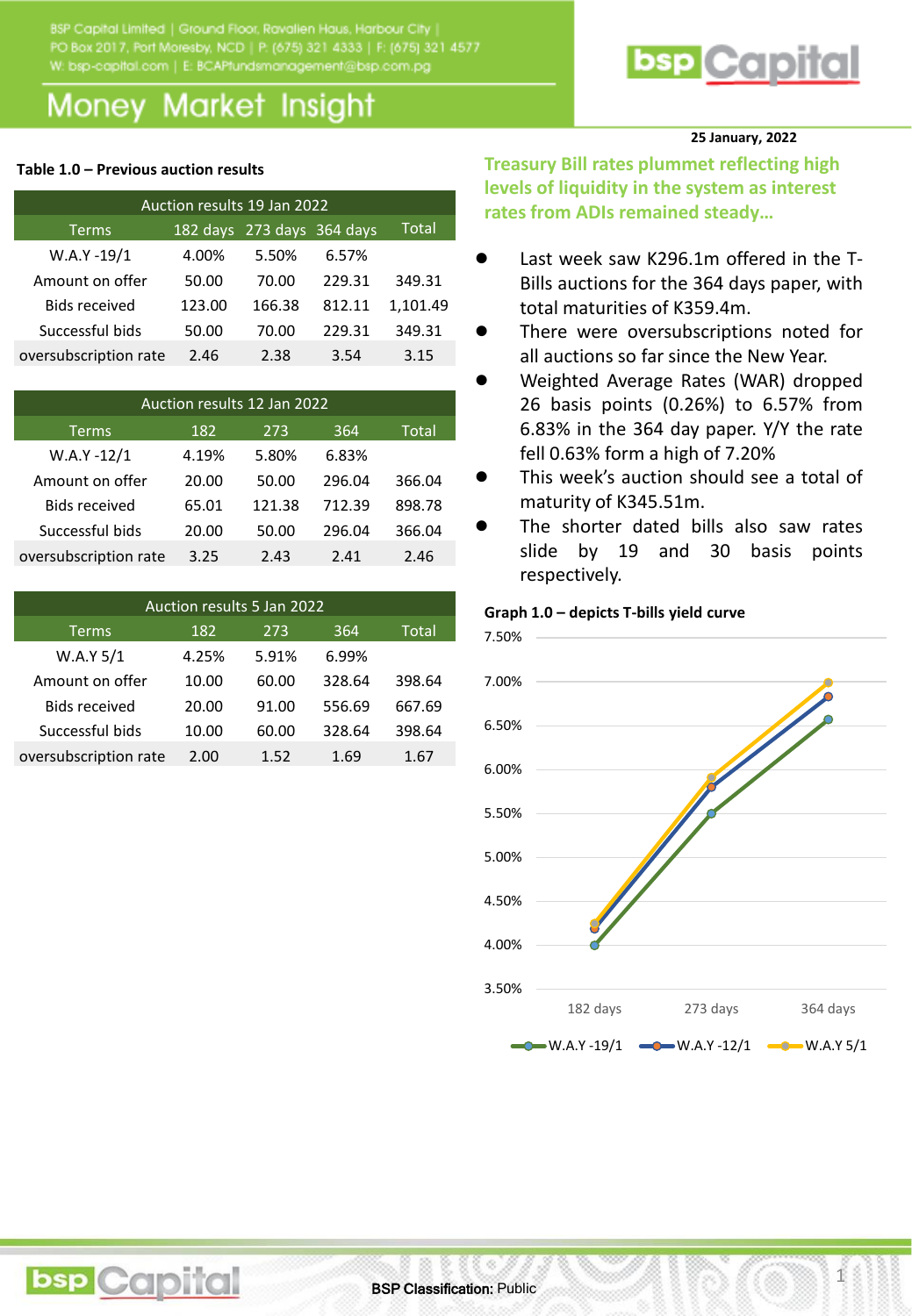W: bsp-capital.com | E: BCAPtundsmanagement@bsp.com.pg

## **Money Market Insight**

#### **Table 3.0 – Long dated government paper rates – last auction results in 2021**

| <b>Issuer</b>             | <b>Term &amp; rates (Current)</b> |   |                   |  |                   |  |    |  |  |  |  |  |
|---------------------------|-----------------------------------|---|-------------------|--|-------------------|--|----|--|--|--|--|--|
| Term (years)              |                                   | 3 | 5                 |  |                   |  | 10 |  |  |  |  |  |
| Treasury bonds<br>(W.A.R) |                                   |   | 8.50% 9.00% 9.70% |  | 9.90% 9.90% 9.90% |  |    |  |  |  |  |  |
|                           | Auction results from 28/07/21     |   |                   |  |                   |  |    |  |  |  |  |  |

| <b>Issuer</b>             | <b>Term &amp; rates (Previous)</b>        |  |  |  |  |  |    |  |  |  |  |
|---------------------------|-------------------------------------------|--|--|--|--|--|----|--|--|--|--|
| Term (years)              |                                           |  |  |  |  |  | 10 |  |  |  |  |
| Treasury bonds<br>(W.A.R) | 8.50% 9.00% 9.70% 9.80% 9.90% 9.90% 9.90% |  |  |  |  |  |    |  |  |  |  |
|                           | Auction results from 25/06/21             |  |  |  |  |  |    |  |  |  |  |

|                | Change/movement |  |  |  |                                           |  |    |  |  |  |  |  |
|----------------|-----------------|--|--|--|-------------------------------------------|--|----|--|--|--|--|--|
| Term (years)   |                 |  |  |  |                                           |  | 10 |  |  |  |  |  |
| Treasury bonds |                 |  |  |  |                                           |  |    |  |  |  |  |  |
| (W.A.R)        |                 |  |  |  | 0.00% 0.00% 0.00% 9.80% 0.00% 0.00% 0.00% |  |    |  |  |  |  |  |

## **bsp** Capital

#### **25January, 2022**

- Rates from the commercial banks have been mostly stable with no change over the last 12 months (refer Table 4.0)
- Treasury bonds are yet to be issued for 2022, pending the issuance calendar from Department of Treasury.
- The Government intends to raise K1.7bn from Treasury bonds in 2022 according to the 2022 National Budget.
- The government has indicated to restructure its debt portfolio which will likely see some pullback in the rates going forward.

2

#### **Table 4.0 – Financial institutions rates and short term government paper rates as at 19 Jan 2022**

| Issuer                               | <b>Term &amp; rates (Current)</b> |       |                   |             | <b>Term &amp; rates (Previous)</b> |       |       |       | <b>Change/movement</b> |       |          |          |                                        |          |          |
|--------------------------------------|-----------------------------------|-------|-------------------|-------------|------------------------------------|-------|-------|-------|------------------------|-------|----------|----------|----------------------------------------|----------|----------|
| <b>Commercial banks</b>              | 30                                | 60    | 90                | 180         | 365                                | 30    | 60    | 90    | 180                    | 365   | 30       | 60       | 90                                     | 180      | 365      |
| <b>BSP</b>                           | 0.10%                             | 0.10% | 0.15%             | 0.60%       | 1.10%                              | 0.10% | 0.10% | 0.15% | 0.60%                  | 1.10% | $0.00\%$ | 0.00%    | 0.00%                                  | 0.00%    | 0.00%    |
| Kina Bank                            | 0.75%                             | 1.00% | 1.25%             | 1.50%       | 1.75%                              | 0.75% | 1.00% | 1.25% | 1.50%                  | 1.75% | $0.00\%$ | $0.00\%$ | 0.00%                                  | 0.00%    | 0.00%    |
| Westpac (PNG)                        | 0.10%                             | 0.15% | 0.25%             | 0.50%       | 1.00%                              | 0.10% | 0.15% | 0.25% | 0.50%                  | 1.00% | $0.00\%$ | $0.00\%$ | $0.00\%$                               | $0.00\%$ | 0.00%    |
|                                      |                                   |       |                   |             |                                    |       |       |       |                        |       |          |          |                                        |          |          |
| <b>ADIS</b>                          | 30                                | 60    | 90                | 180         | 365                                | 30    | 60    | 90    | 180                    | 365   | 30       | 60       | 90                                     | 180      | 365      |
| <b>BSP Finance (PNG)</b>             | 0.10%                             | 0.10% | 0.15%             | 0.60%       | 1.10%                              | 0.10% | 0.10% | 0.15% | 0.60%                  | 1.10% | $0.00\%$ | 0.00%    | 0.00%                                  | 0.00%    | 0.00%    |
| <b>Credit Corporation</b><br>(PNG)   | 1.00%                             |       | 1.50% 2.50% 3.50% |             | 4.60%                              | 1.00% | 1.50% | 2.50% | 3.50%                  | 4.60% | $0.00\%$ | $0.00\%$ | $0.00\%$                               | $0.00\%$ | 0.00%    |
| FinCorp                              | 1.50%                             | 2.00% | 3.00%             | 4.00%       | 5.10%                              | 1.50% | 2.00% | 3.00% | 4.00%                  | 5.10% | $0.00\%$ | $0.00\%$ | $0.00\%$                               | $0.00\%$ | $0.00\%$ |
| Moniplus                             | 1.50%                             | n.a   | 3.50%             | 4.50%       | 5.50%                              | 1.50% | n.a   | 3.50% | 4.50%                  | 5.50% | 0.00%    | n.a      | 0.00%                                  | $0.00\%$ | 0.00%    |
| <b>First Investment</b><br>Finance   | 1.00%                             | 1.10% |                   | 1.25% 3.25% | 5.25%                              | 1.00% | 1.10% | 1.25% | 3.25%                  | 5.25% | $0.00\%$ | $0.00\%$ | $0.00\%$                               | 0.00%    | 0.00%    |
|                                      |                                   |       |                   |             |                                    |       |       |       |                        |       |          |          |                                        |          |          |
| <b>GOPNG</b>                         |                                   |       | 182               | 273         | 364                                |       |       | 182   | 273                    | 364   |          |          | 182                                    | 273      | 364      |
| Treasury bills (W.A.R)               |                                   |       | 4.00%             | 5.50%       | 6.57%                              |       |       | 4.19% | 5.80%                  | 6.83% | $0.00\%$ |          | $0.00\%$ $-0.19\%$ $-0.30\%$ $-0.26\%$ |          |          |
|                                      |                                   |       |                   |             |                                    |       |       |       |                        |       |          |          |                                        |          |          |
| <b>BPNG</b>                          | 28                                | 63    | 91                | 182         |                                    | 28    | 63    | 91    | 182                    |       | 28       | 63       | 91                                     | 182      |          |
| <b>Central Bank bills</b><br>(W.A.R) | 1.21%                             |       |                   |             |                                    | 1.21% |       |       |                        |       | $0.00\%$ | 0.00%    | 0.00%                                  | 0.00%    | 0.00%    |